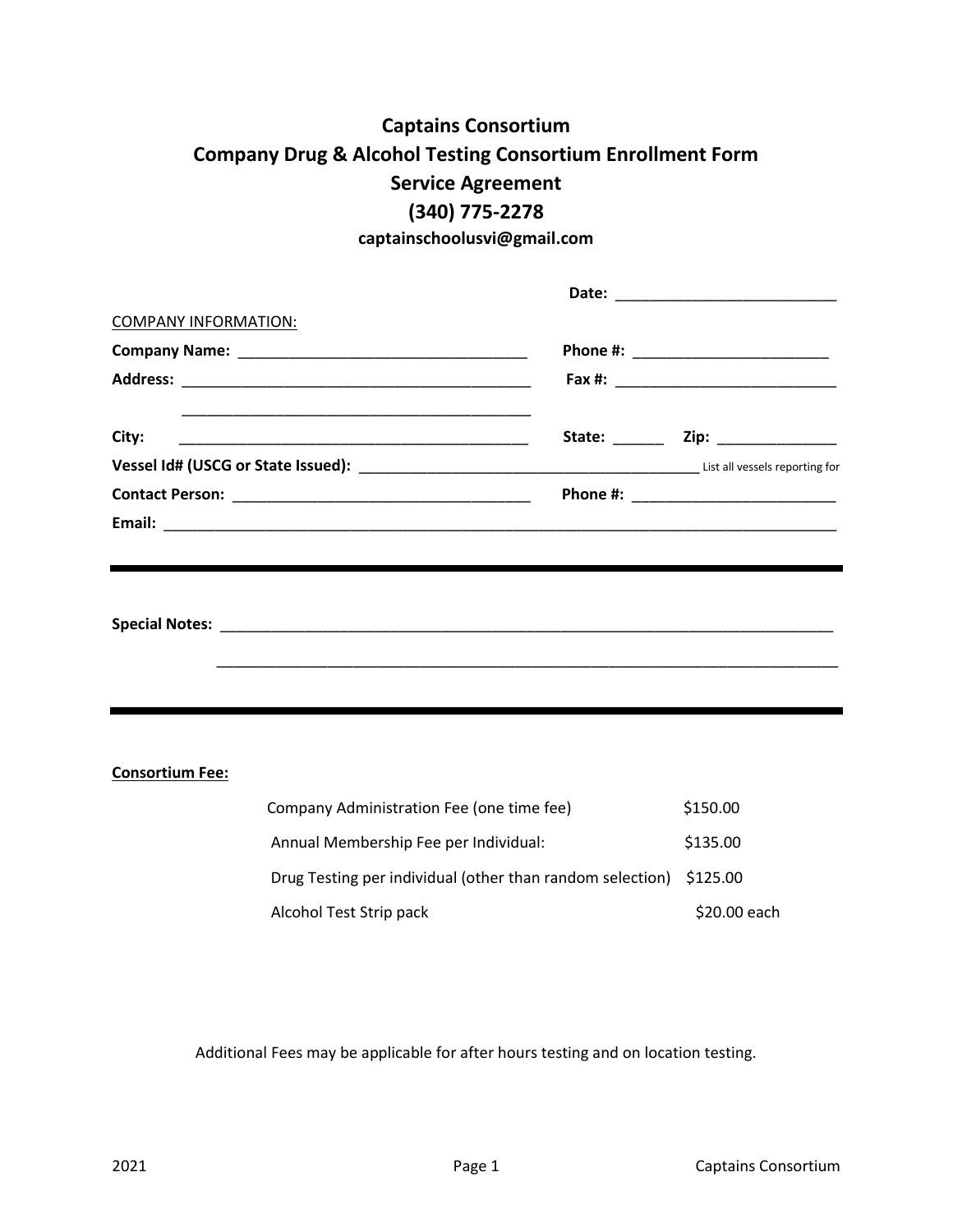# **Crew Member Enrollment**

Crew member (includes the Captain) - is an individual who is:

(a) On board a vessel acting under the authority of a license, certificate of registry (COR), or merchant mariner's document (MMD), whether or not the individual is a member of the vessel's crew; or (b) Engaged or employed on board a vessel owned in the United States that is required by law or regulation to engage, employ, or be operated by an individual holding a license, COR, or MMD (Anyone that is paid to be onboard is considered an employee)

| Name (First MI Last) | Date of Birth | SSN | Phone  |
|----------------------|---------------|-----|--------|
|                      |               |     | $\#$ : |
| $\Box$               |               |     |        |
|                      |               |     |        |
| $\Box$               |               |     |        |
|                      |               |     |        |
| $\Box$               |               |     |        |
|                      |               |     |        |
| $\Box$               |               |     |        |
|                      |               |     |        |
| $\Box$               |               |     |        |
|                      |               |     |        |
| $\Box$               |               |     |        |
|                      |               |     |        |
| $\Box$               |               |     |        |
|                      |               |     |        |
| $\Box$               |               |     |        |
|                      |               |     |        |
| $\Box$               |               |     |        |
|                      |               |     |        |
| $\Box$               |               |     |        |
|                      |               |     |        |
| $\Box$               |               |     |        |
|                      |               |     |        |
| $\Box$               |               |     |        |
|                      |               |     |        |
| $\Box$               |               |     |        |
|                      |               |     |        |
| $\Box$               |               |     |        |
|                      |               |     |        |
| $\Box$               |               |     |        |
|                      |               |     |        |
| $\Box$               |               |     |        |
|                      |               |     |        |
| $\Box$               |               |     |        |
|                      |               |     |        |

 $\boxtimes$  Included is proof of a negative drug test or consortium membership within the last 6 months.